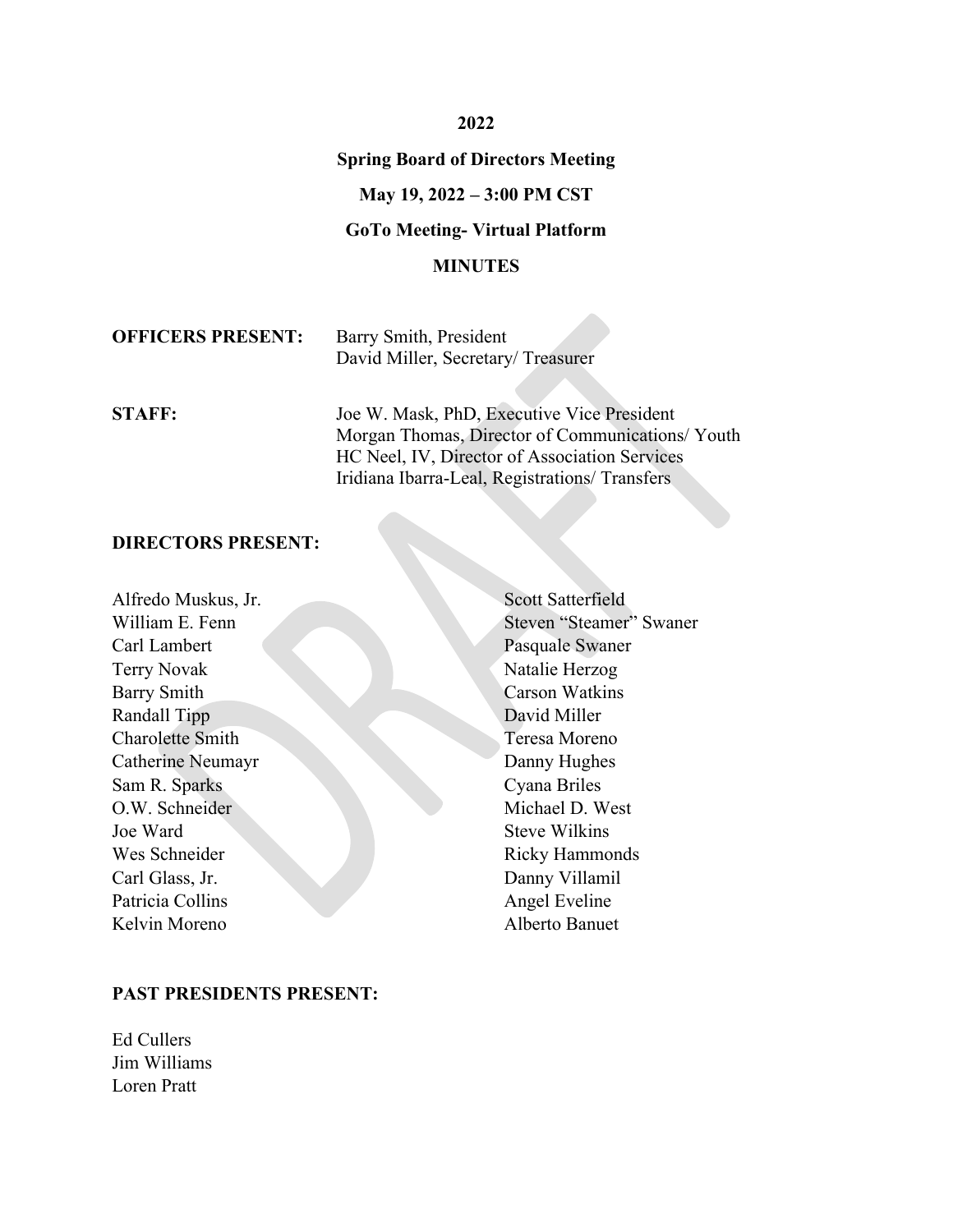The meeting was called to order at 3:00 PM CST by President Barry Smith. Dr. Joe W Mask, ABBA Executive Vice President led the group in prayer. Dr. Mask then reported that a quorum was established with the amount of directors present after checking attendance on GoTo Meeting.

Dr. Mask then gave an overview of the ABBA Finances including the Profit & Loss Report as well as the Balance Sheet. President Smith then gave an update in terms of the status of the Building Lease negotiations with the Texas A&M University System. He discussed that the initial potential of this project was very bright, but upon more discussion with TAMUS, it just didn't seem feasible and that we will hear more about this in the Finance Committee Report.

President Smith then asked if everyone had the opportunity to review the minutes that were emailed out to directors of the previous meeting. Michael West moved to approve the minutes as presented, seconded by Carl Lambert. Minutes approved. They will be posted on Brahman.org.

Dr. Joe Mask then began presenting the Committee Reports.

The Finance Committee met on May 16, 2022 and had multiple items on their agenda. The ABBA building lease with TAMUS was discussed and a motion was made by Kelvin Moreno to not pursue the lease any further with TAMUS. Motion Passed. A motion was made by Val Walters Write off delinquent accounts with balances under \$100.00 as long as the member account was not active. Motion Passed. A motion was made by Val Walters for all pass due accounts that were at least 90 days or more outstanding to freeze the account and no work shall be done until the balance is paid in full. Motion Passed.

The Communications Committee met on April 11, 2022 and again had multiple discussion topics. They discussed moving forward with the previously approved photoshoot with Joelynn Rathmann that was delayed due to weather. The topic of rebranding was brought up again and discussed at great length in terms of unifying our message. It was also discussed to utilize the primary circle ABBA logo for use in all communications. Social Media was also discussed and efforts to diversify and make content more engaging. No Action Items were presented.

The Show Committee met on May 2, 2022 to discuss different items coming up in the year. Randal Tipp presented the selection and placements of the Color Classification and Judge Replacement Committees. Weights and Measures Parameters for the 2022 AJBA All American were discussed and a motion was made by Mike England to accept the parameters after the weights were reduced by 25 pounds across the chart, seconded by Steve Hudgins. Motion was approved. Due to time restraints, this motion was ratified by the Executive Committee.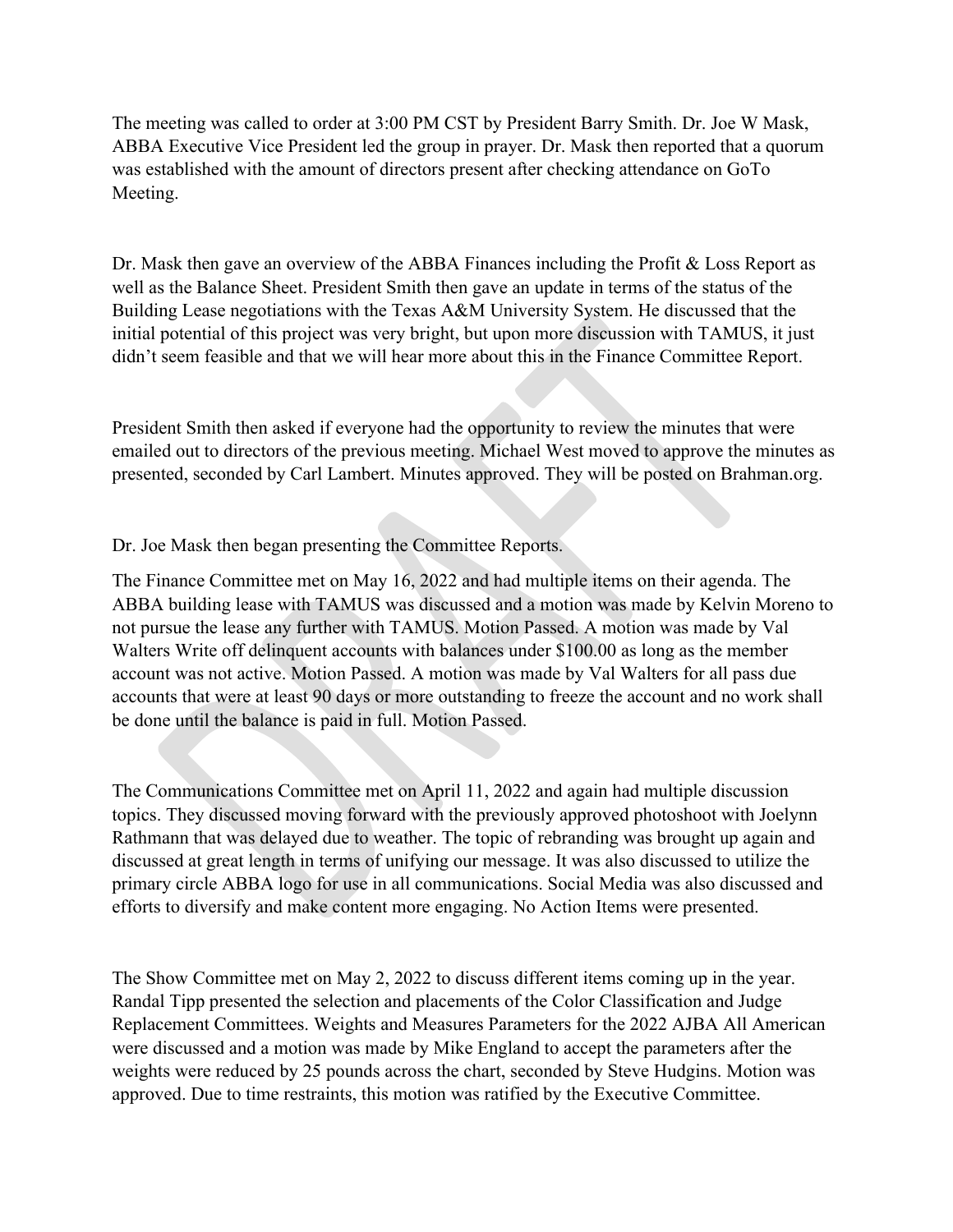The Research and Breed Improvement committee met on April 27, 2022 with an extensive agenda of important topics of discussion. HC discussed the results from the 2021 ABBA EAR Program including the Warner- Bratzler Shear force data on 3 of the 4 loads of steers. The postponement of the 2022 EAR and Bull Programs until 2023 was also discussed. The following mission statement for the committee was adopted: "Development and implementation of ideas to help Brahman members be more profitable." The following goals were also set for the committee: 1. Improvement of Quality Grades in Brahman Cattle 2. Structure & Fertility 3. Education. Multiple other avenues were discussed in addition to assisting at the All American.

The Youth Activities Committee met on April 14, 2022 where the main focus of discussion was the 2022 AJBA All American. Morgan Thomas gave an update in terms of planning and the AJBA Board of Directors. Details regarding the facilitation of the event such as an RFP for an official photographer, extra scales, and signage were also discussed.

The Marketing Committee met on May 13, 2022 to discuss the ABBA National F1 Female sale and other aspects of the committee. Dr. Mask gave a financial report of the event and shared that none of the budgeted \$25,000 from the ABBA was utilized in the facilitation of this sale. Overall, the committee and staff felt that this was a highly successful sale. Tentative dates were looked at for the 2023 sale and discussions are in the works on possible locations. An update was given in terms of the proposal from Texas Monthly, which was later dismissed due to being out of the scope of our set budget.

The International Committee met on May 6, 2022 to discuss efforts of the committee for the upcoming year. A compilation of an international show list was discussed and proper channels of communication. A motion was made by Kelvin Moreno to purchase 2 sets of 2022 generic belt buckles and 2 sets of generic belt buckles with no date. Motion Passed. The committee decided to send buckles to all national shows, American judged shows and any other show we have a delegation attending. A motion was made by Steamer Swaner to Provide a Grand and Reserve belt buckle at Expica in Nicaragua. Motion Passed. A motion was made by Judd Cullers to provide both Grand and Reserve belt buckles for the World Brahman Congress in Paraguay. Motion Passed. The USLGE Budget for 2022 was discussed as being \$40,000 and the submitted 2023 budget is \$80,000. A motion was made by Kelvin Moreno to pay for the cost of the voiceover translation into Thai and Spanish not to exceed \$500.00. This is contingent on communications committee approving the video and paying for it and with the understanding that the ABBA will own the video. Motion Passed.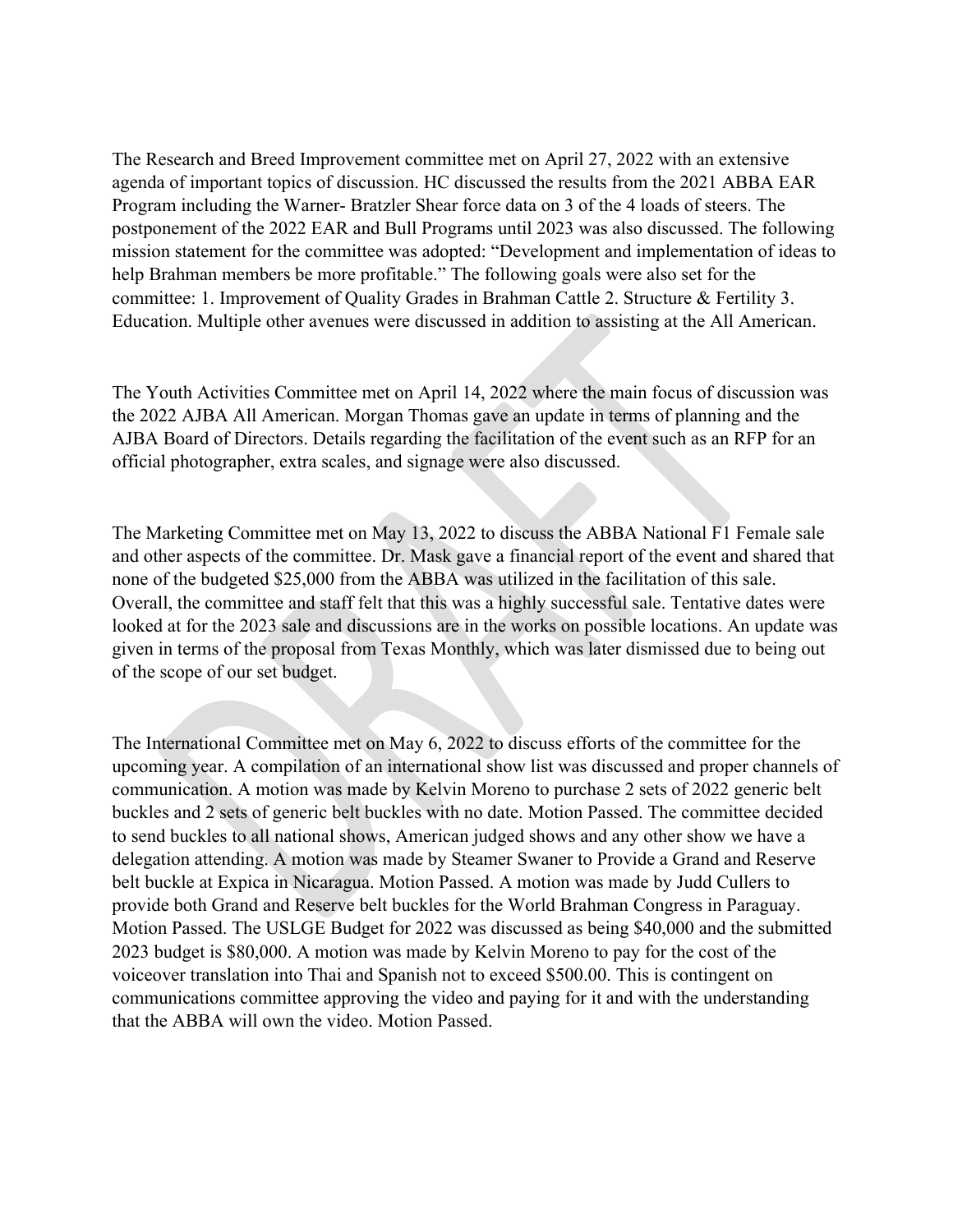The Membership Committee met on May 5, 2022 to lay out goals and discussion for the coming year. After much discussion in regards to the AJBA All American, Michael West moved to provide snow cones, coffee and donuts at the AJBA All American sponsored by the membership committee. Morion passed. Statistics in regards to membership standings were presented and discussed by Dr. Joe Mask. As of May  $5<sup>th</sup>$ , we have renewed 87% of the total memberships from 2021. Looking across the numbers we are retaining and growing in terms of memberships since 2010. A creation and implementation of an updated New Member Brochure was also discussed.

The DNA Committee met on April 28, 2022 in regards to what the purpose and goals of this committee would be. Following much discussion, it was requested by committee members that HC develop a 3-year plan to be brought back to the committee for review at the next meeting. It was also discussed to create some sort of a platform where committee members could effectively and timely keep up with updates, such as a Google Doc.

After the conclusion of the reports, President Smith then moved into discussing the actions that came from these reports. The following action items were presented:

## FINANCE COMMITTEE

- 1. Not pursue the lease any further with TAMUS. Motion Passed.
- 2. Write off delinquent accounts with balances under \$100.00 as long as the member account was not active. Motion Passed.
- 3. All pass due accounts that were at least 90 days or more outstanding to freeze the account and no work shall be done until the balance is paid in full. Motion Passed.

# INTERNATIONAL COMMITTEE

- 1. Provide a Grand and Reserve belt buckle at Expica in Nicaragua. Motion Passed.
- 2. Purchase 2 sets of 2022 generic belt buckles and 2 sets of generic belt buckles with no date. Motion Passed.
- 3. Provide both Grand and Reserve belt buckles for the World Brahman Congress in Paraguay. Motion Passed.
- 4. Pay for the cost of the voiceover translation into Thai and Spanish not to exceed \$500.00. This is contingent on communications committee approving the video and paying for it and with the understanding that the ABBA will own the video. Motion Passed.

## MEMBERSHIP COMMITTEE

1. Provide snow cones, coffee, and donuts at the AJBA All American Sponsored by the membership committee. Motion Passed.

President Smith gave the report of the ABBA President. He discussed what the next steps will be in terms of a building/ land lease. In addition, he discussed updates in terms of DNA and his